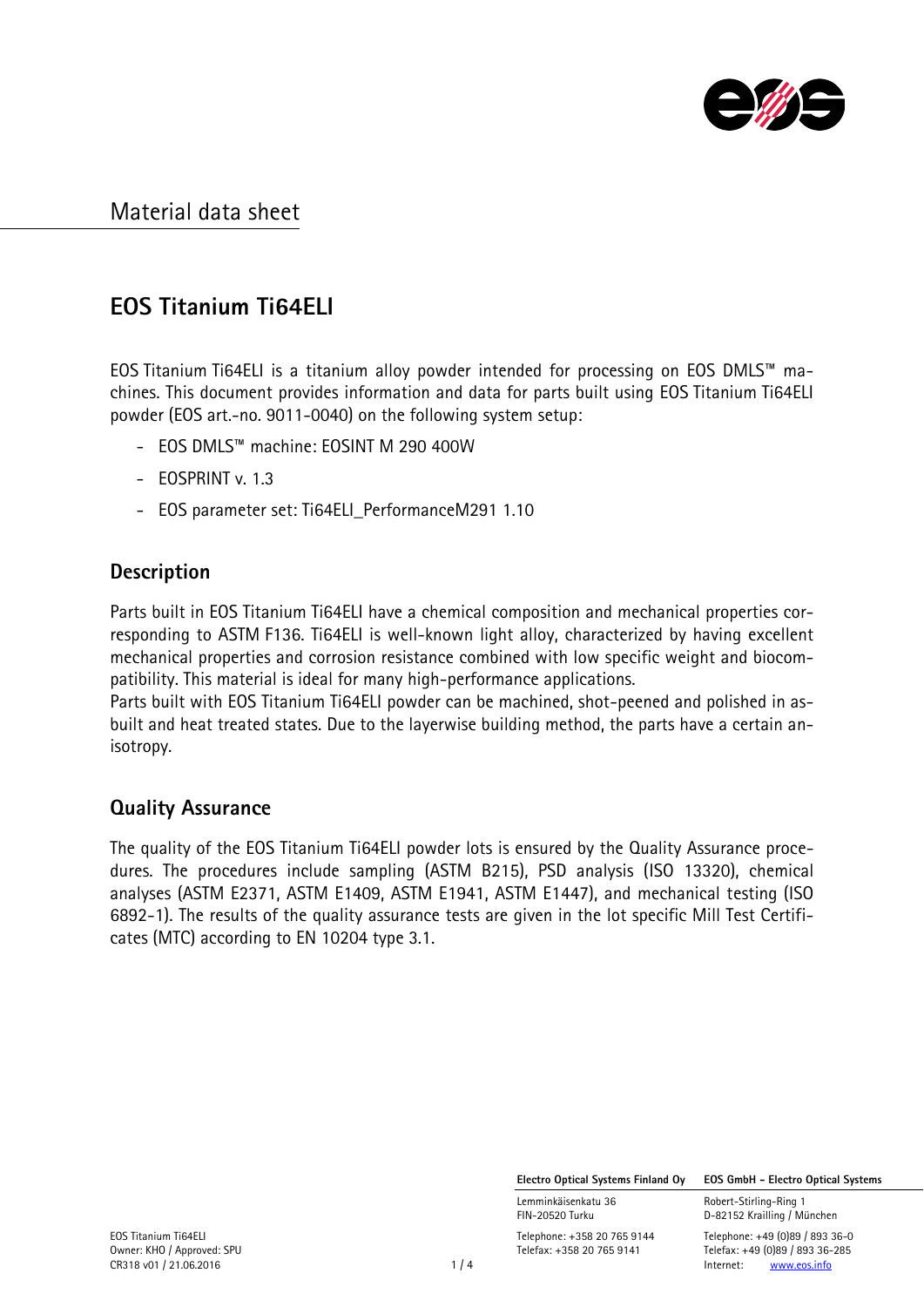

### Technical Data

#### Powder properties

| Material composition [wt.%] | Element                    | Min  | Max   |
|-----------------------------|----------------------------|------|-------|
|                             | Al                         | 5.50 | 6.50  |
|                             | $\vee$                     | 3.50 | 4.50  |
|                             | $\Omega$                   |      | 0.110 |
|                             | N                          |      | 0.040 |
|                             | $\mathsf{C}$               |      | 0.080 |
|                             | H                          |      | 0.012 |
|                             | Fe                         |      | 0.250 |
|                             | Y                          |      | 0.005 |
|                             | Other ele-<br>ments, each  |      | 0.10  |
|                             | Other ele-<br>ments, total |      | 0.40  |
|                             | Ti                         | bal. |       |
| Max. particle size          |                            |      |       |

d50 [1]  $39 \pm 3 \mu m$ 

[1] Particle size distribution analysis according to DIN ISO 13320.

#### General process data

| Layer thickness | $30 \mu m$                                   |
|-----------------|----------------------------------------------|
| Volume rate [2] | 5 mm <sup>3</sup> /s (18 cm <sup>3</sup> /h) |

[2] The volume rate is a measure of build speed during laser exposure of the skin area. The total build speed depends on this volume rate and many other factors such as exposure parameters of contours, supports, up and downskin, recoating time, Home-In or LPM settings.

Electro Optical Systems Finland Oy EOS GmbH - Electro Optical Systems

Lemminkäisenkatu 36 Robert-Stirling-Ring 1<br>FIN-20520 Turku 1988 Robert-Stirling / Mi

D-82152 Krailling / München

EOS Titanium Ti64ELI Telephone: +358 20 765 9144 Telephone: +49 (0)89 / 893 36-0 Telefax: +358 20 765 9141 Telefax: +49 (0)89 / 893 36-285<br>2 / 4 Internet: www.eos.info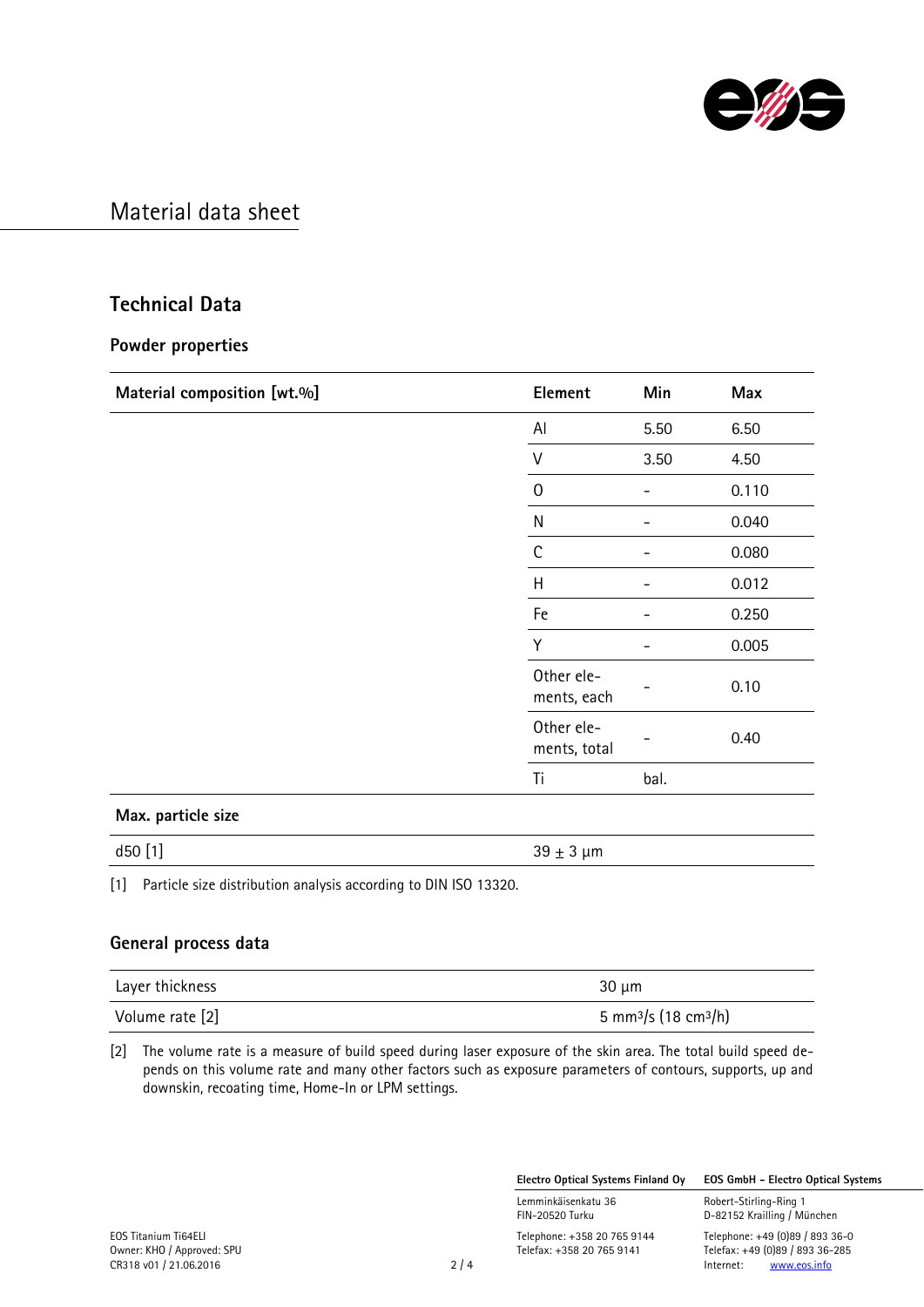

#### Physical and chemical properties of parts

| Part density [3]                         | 4.41 g/ cm <sup>3</sup> |
|------------------------------------------|-------------------------|
| Min. wall thickness [4]                  | $0.3 - 0.4$ mm          |
| Surface roughness after shot peening [5] | Ra 5–9 μm; Rz 20–50 μm  |

[3] Weighing in air and water according to ISO 3369.

[4] Mechanical stability is dependent on geometry (wall height etc.) and application.

[5] The numbers were measured at the horizontal (up-facing) and all vertical surfaces of test cubes. Due to the layerwise building the roughness strongly depends on the orientation of the surface, for example sloping and curved surfaces exhibit a stair-step effect.

#### Tensile data at room temperature [6]

|                               | As built          | Heat treated [7]  |
|-------------------------------|-------------------|-------------------|
| Ultimate tensile strength, Rm | 1290 $\pm$ 80 MPa | 1070 $\pm$ 80 MPa |
| Yield strength, Rpo.2         | 1150 $\pm$ 80 MPa | 1010 $\pm$ 80 MPa |
| Elongation at break, A        | $8 + 4\%$         | $14 + 4%$         |

[6] Tensile testing according to ISO 6892-1:2009 (B) Annex D, proportional test pieces, diameter of the neck area 5 mm (0.2 inch), original gauge length 25 mm (1 inch).

[7] Specimens were heat treated at 800 °C for 2 hours in argon inert atmosphere.

### Hardness [8]

|                       | Hardness as built     | <b>Heat treated</b> |
|-----------------------|-----------------------|---------------------|
| Vickers hardness (HV) | typ. 320 $\pm$ 15 HV5 | n.a.                |

[8] Hardness measurement according to standard EN ISO 6507-1:2005 with load 5kgf (HV5).

Electro Optical Systems Finland Oy EOS GmbH - Electro Optical Systems

D-82152 Krailling / München

Lemminkäisenkatu 36 **Robert-Stirling-Ring 1**<br>FIN-20520 Turku **1988 ELE**D-82152 Krailling / Mi

EOS Titanium Ti64ELI<br>
Comer: KHO / Approved: SPU

Comer: KHO / Approved: SPU

Comer: KHO / Approved: SPU

Elegax: +49 (0)89 / 893 36-285 Telefax: +358 20 765 9141 Telefax: +49 (0)89 / 893 36-285<br>3 / 4 Internet: www.eos.info